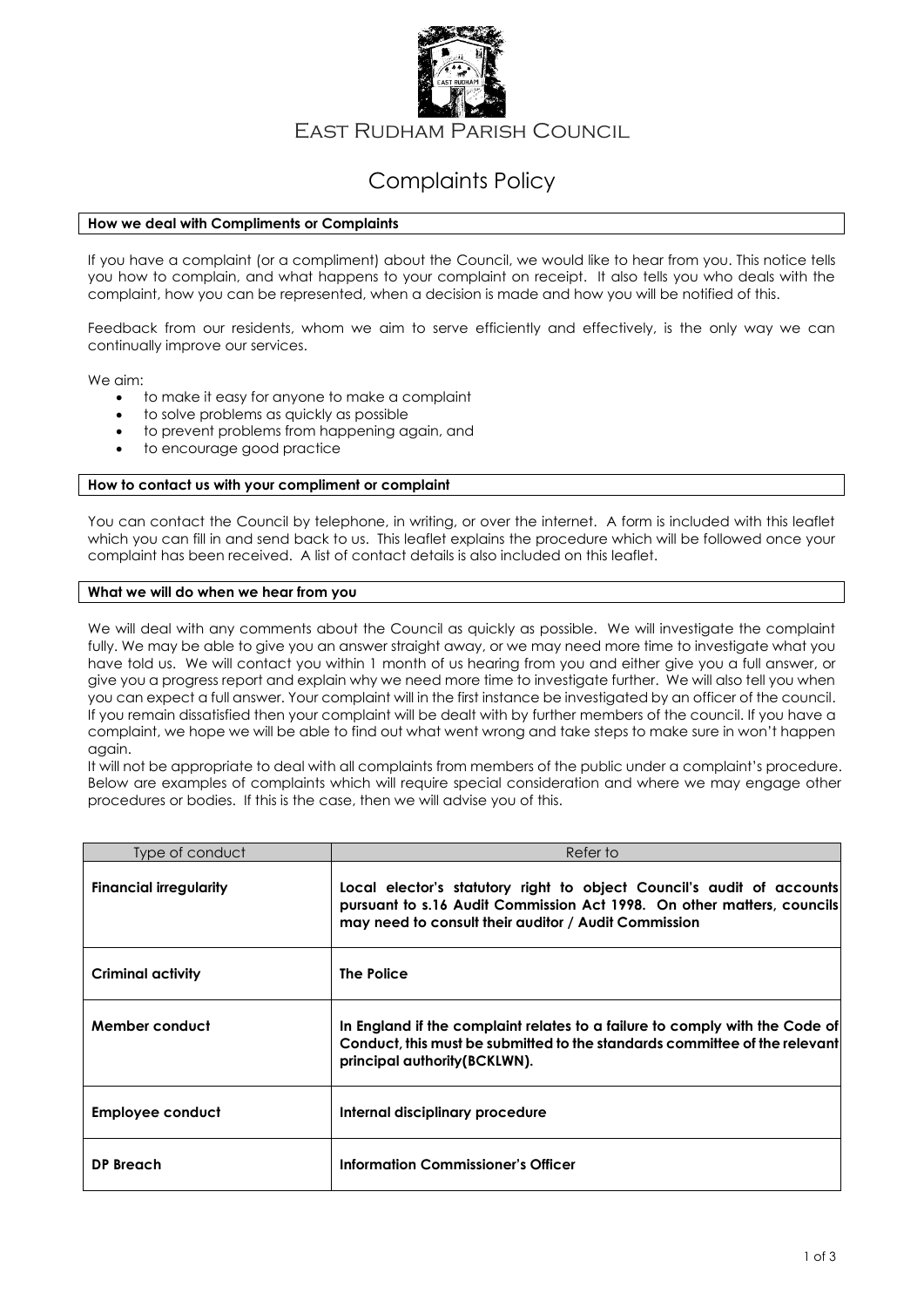# **Persistent complaints**

We will do our best to answer your complaint within the terms detailed in this policy. In the unfortunate circumstance where we answer a complaint fully, but further correspondence is received on that matter one acknowledgement only will be issued.

### **Confidentiality**

We will take care to maintain confidentiality where circumstances demand (e.g., where matters concern financial or sensitive information or where third parties are concerned). Details will only be given to those members of staff directly concerned.

# **How to contact us**

### **Step 1**

Telephone or email the Parish Clerk. The Clerk's telephone number is: 07703464409 email is eastrudhampc@gmail.com. Ask the Parish Clerk to forward a copy of the Parish Council's complaints policy and complaints form. This can be sent to you as a hard copy or electronically. We will need to have your postal address or your email address to do this. You can also request this form as an electronic copy.

Briefly discuss your problem with the Parish Clerk as she may be able to redirect you to another authority, such as BCKLWN, who may have the responsibility for your area of concern.

### **Step 2**

When you receive the form, complete it and return it to the Parish Clerk as a hard copy or you can forward the completed form electronically.

Our email address is: [eastrudhampc@gmail.com](mailto:eastrudhampc@gmail.com) Our postal address is: 52 Queens Road, Fakenham, NR21 8DB

Please complete all of the form giving us as much detail as possible about the concerns that you have. If you do not do this then it could result in loss of time to resolve your concerns.

# **Step 3**

We will get back to you within 1 month of receiving your complaint.